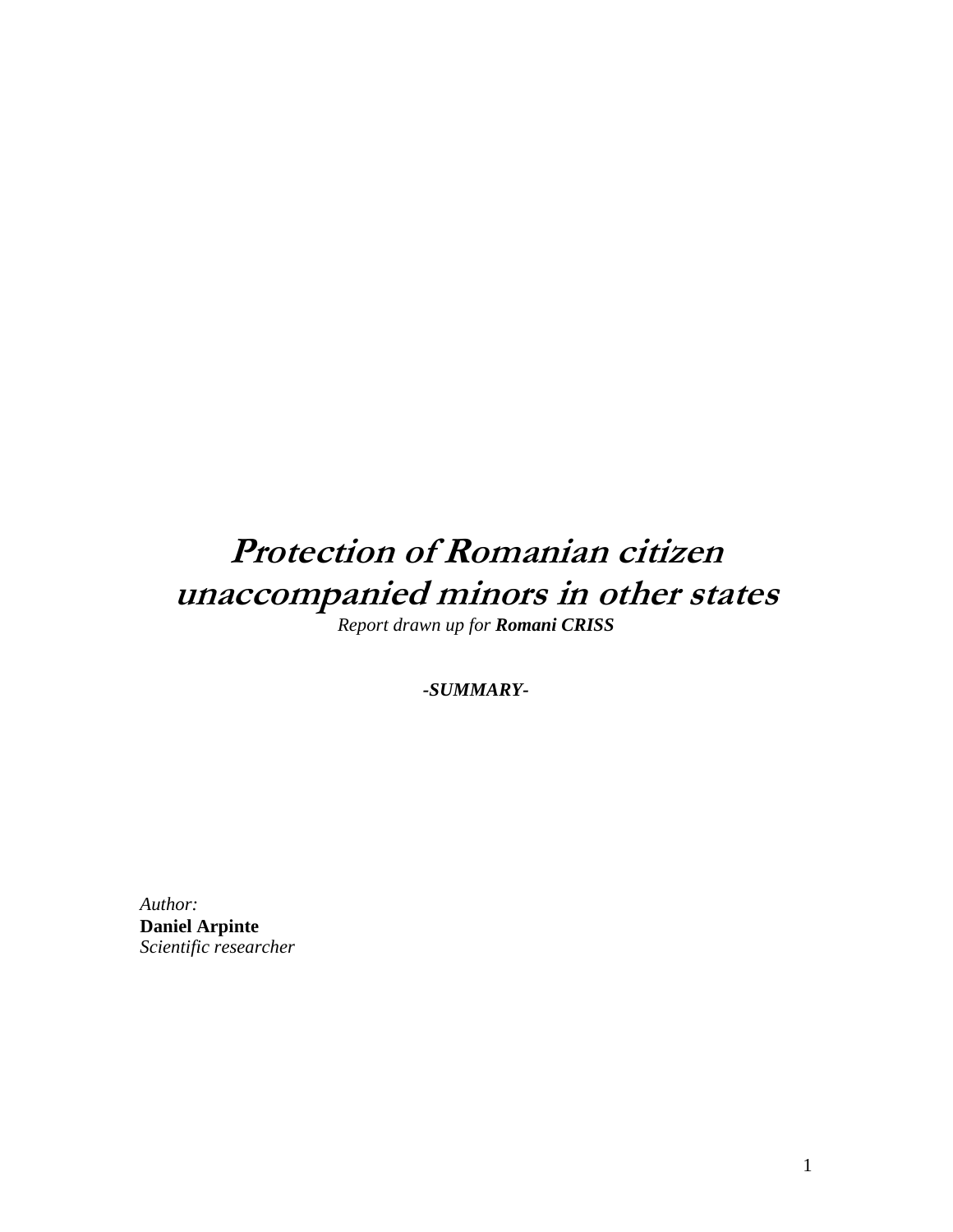The legal or illegal emigration from Romania is associated lately with a phenomenon of concern for both Romanian authorities and the authorities in the destination countries: the presence of Romanian citizen unaccompanied minors in European Union member states. Either we talk about children trafficked and abandoned by trafficking networks or escaped of their influence, or about children who came along with their parents as the latter got a job or children helped to get in one of the European countries to work or to be involved in illegal activities, their situation requires the identification of protection measures that redefine the previous model of approaching the migration phenomenon.

The study aims at evaluating the measures of protection of repatriated unaccompanied minors and of their reintegration and to provide a set of recommendations to improve the protection policies. Although the evaluation is focused on institutional and legislative components, the efficiency and efficacy do not represent subjects of evaluation, given that the institutions and the legislative framework have just been created and do not prove their entire functionality. This is the main reason for the research being focused on process evaluation and relevance in order to allow not only the elaboration of "verdicts" in terms of functionality, but especially the elaboration of proposals and recommendations aiming at improving the inter-institutional relations, services and procedures.

Considering the complexity of the phenomenon, the analysis focused on the following levels:

- *Individual* 5 case studies regarding the situation of identified unaccompanied and repatriated children
- *Institutional* the information was collected through the method of interviews at central institutions/ representatives of international bodies and local institutions in two counties.

For this study, centres in the two selected counties were analysed (Iasi and Satu Mare – taken over by County General Directorate of Social Work (DGJAS) in January,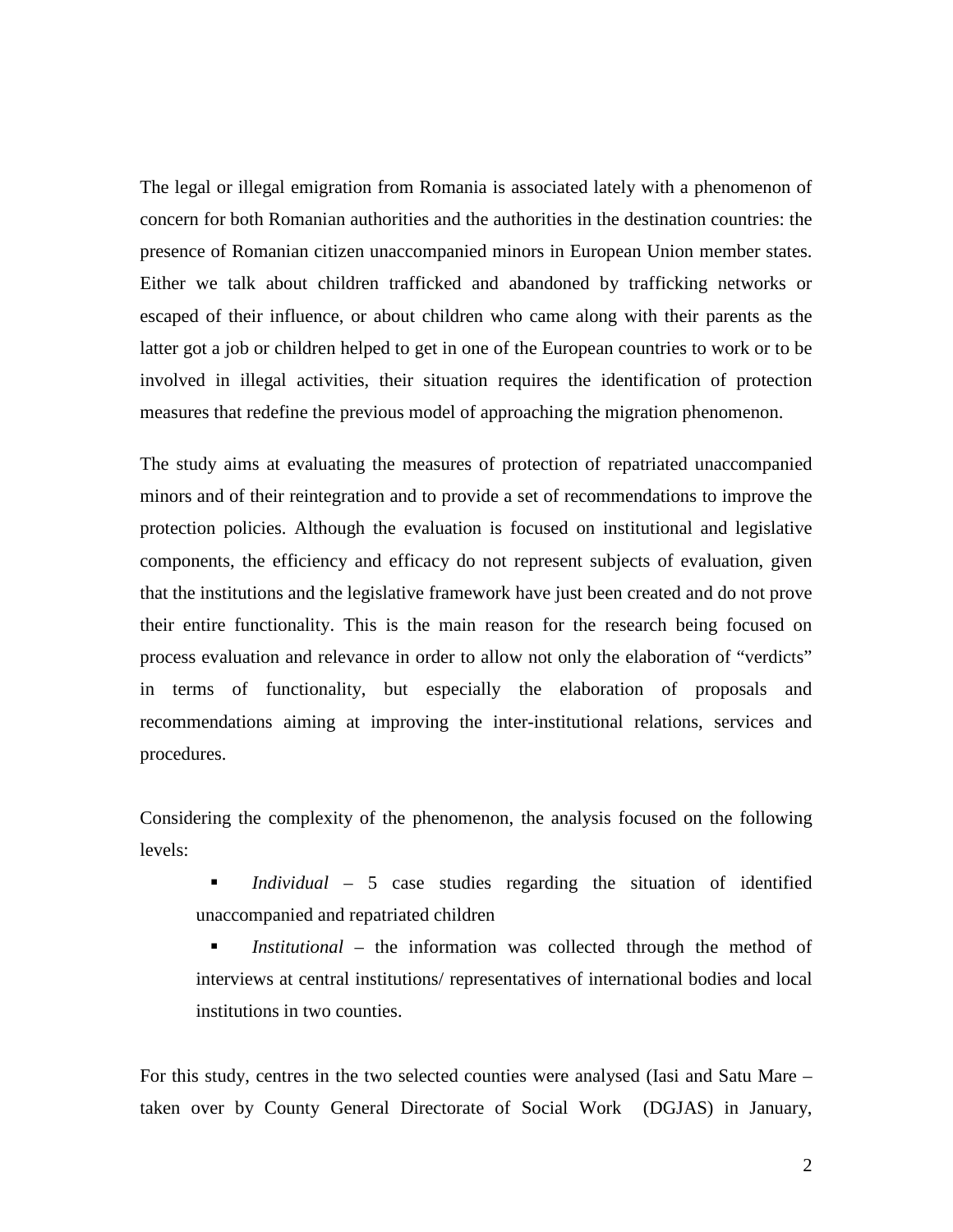respectively March 2005), using a cumulative set of criteria established as result of the discussion with the institutional representatives at central level: whether a transit centre is working in the county; the high number of children in the destination countries; partnerships created at county level with other providers of direct or related social services; level of established inter-institutional networks partnerships. The information collected from the DGJAS and the transit centres were completed with data and information provided by relevant institutional representatives, selected by priority, based on their inclusion in the inter-institutional network (Border Police, County Police Inspectorate, NGOs).

The most important deficits in the protection system for the repatriated unaccompanied minors were:

• *Specific legislation* – the meaning of the phrase "unaccompanied child" as specified in the law is considered by specialists as restrictive, not covering all the difficult situations that a Romanian child on other state territory might face. On the other hand, pure administrative measures of limiting unaccompanied minors in other states cannot prevent the phenomenon of these minor's presence in other countries.

• *Repatriation agreements* – although perceived as a necessity, they do not generate the desired function expected in the relations between the signatory States. For instance, in the case of France, the small number of repatriated children is an important indicator of the fact that, after almost three years since the agreement was signed, the communication difficulties between the responsible institutions in both states could not be overcome. The problem is similar in the case of Italy (e.g. Torino), where the inefficient measures established by the two parties led the Italian authorities to identify alternatives considered viable: contracting a provider of services in Italy that would ensure monitoring of the reintegration of unaccompanied minors from Romania in Torino.

• *Conditions necessary to initiate the repatriation procedures* – they are difficult to meet, especially in the case of France. Although the French specialists acknowledge they need a review of the text law on unaccompanied minors that should be repatriated, the issue of the minors opinion on his/ her repatriation cannot be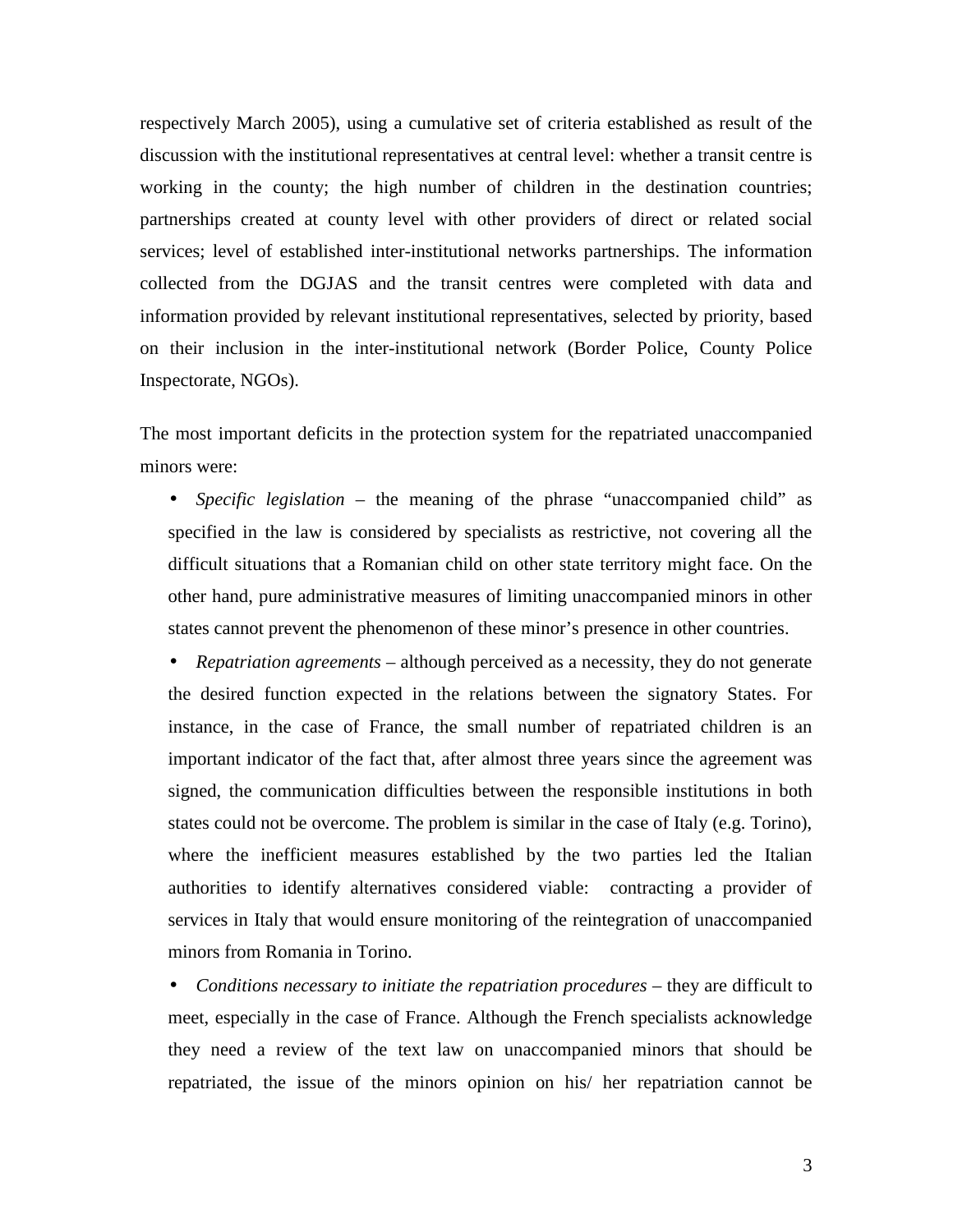summarised in mere amendments of text laws or redefinition of terms. The disbelief of the decision-takers at the level of French institutions regarding the capacity of services in Romania or the environment where the minor should be returned to, influence, in many occasions, the decisions in the case of repatriating minors.

• *Protection services in Romania* – the integration of the repatriated minor should take into account the difficulties generated by the reduced level of integration into the general system of social work services.

The analysis of the institutional framework made a distinction between the structural problems – generated by the malfunctions of the public services system that goes through an institutional reconstruction process – and specific problems related to how the services are being organized and, especially to the lack of communication and collaboration exercise between institutions holding direct responsibilities in regard to repatriation and protection of unaccompanied minors. The most important problems refer to:

- Lack of primary or specialized services at local level, which force the centres to take on additional responsibilities
- Deficit of centres' coordination activities at national level
- **Insufficient delimitation of centres' attributions**
- Defective collaboration and communication between the institutions working at county level, due to the fact that functional inter-institutional networks partnerships haven't been yet established in all counties where transit centres exist
- Lack or poor representation of integration and prevention projects
- Low degree of professionalize social services, in addition to the low number of specialists with expertise in minors' migration issue
- Insufficient allocation of resources for cases' evaluation and monitoring activities.

The proposals and recommendations for the unaccompanied minor's protection system refer to the redefining of the institutional framework created for the unaccompanied minor's protection and of the working procedures, by: